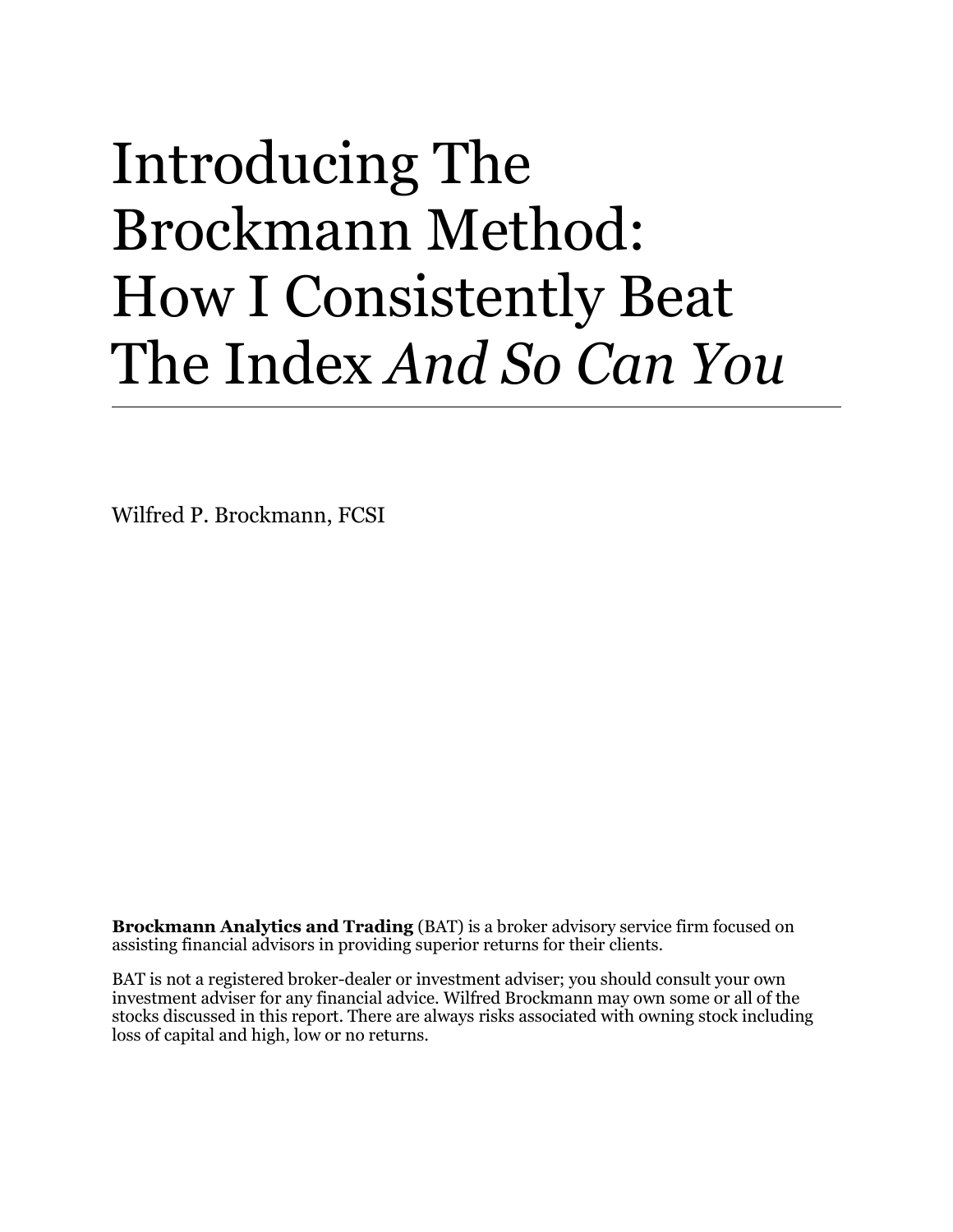#### Brockmann Analytics and Trading

Suite 415, 500 Springbank Dr, London Ontario Canada N6J 4J6 (519)-319-1834, [wilf@brockmann.com](mailto:wilf@brockmann.com)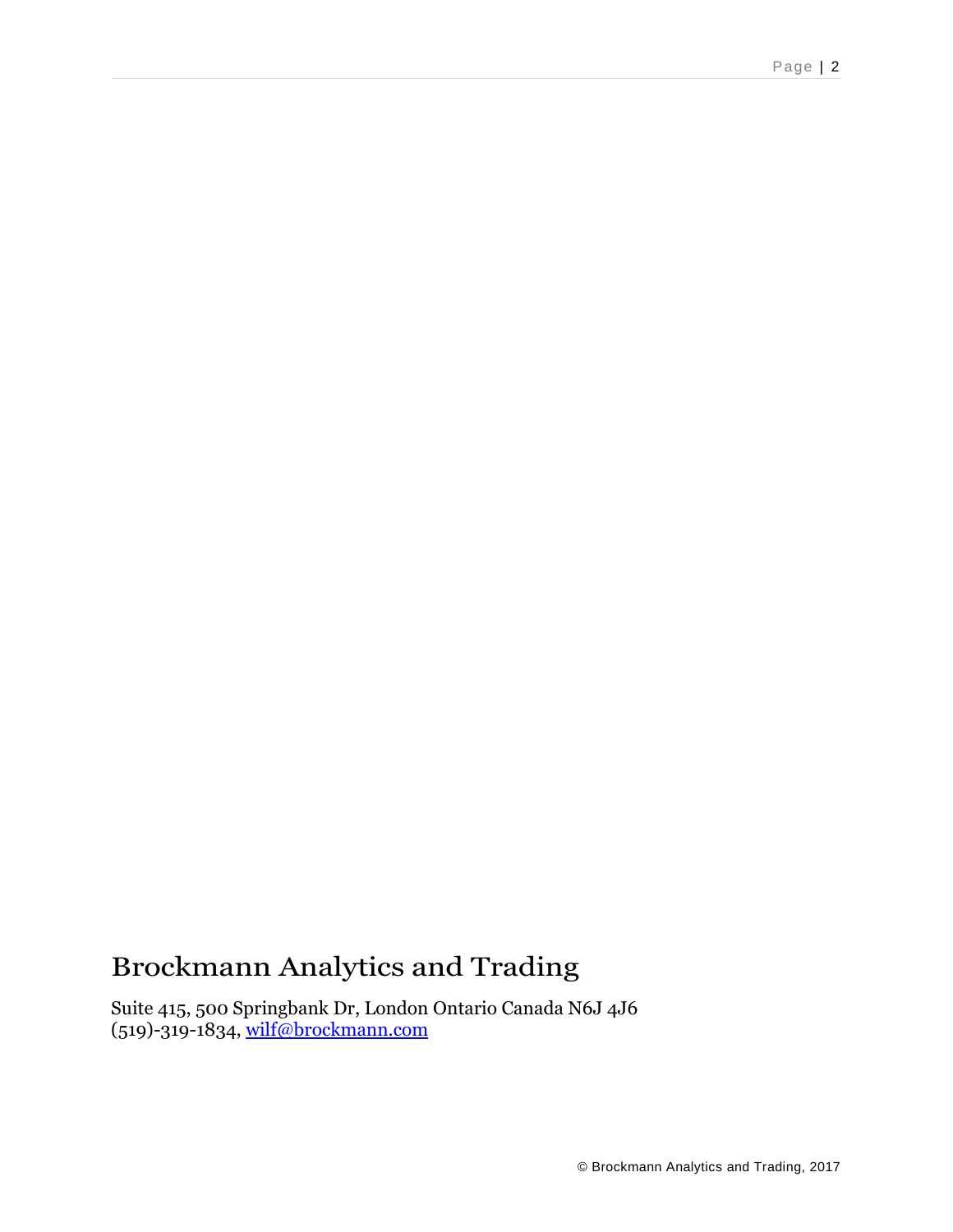#### About the Author

I have always had a passion for the market. This was evident from a very young age. My Kindergarten report card from Reed Public School in Arlington Virginia reads: *"He is consistent in his actions participation in group projects, leads many projects involving the creation of stores (bakery, drug, food etc.) and the buying and selling of materials."*

By the fourth grade, I had my own insurance company. I provided sickness insurance for my family and the neighbourhood. For a nickel premium I would pay out a quarter if you became sick and you had to spend the day at home and a dime for any days thereafter. I was the richest kid in the neighbourhood until the Altercation.

My sister Barbara got sick at school, and my mother took her to the doctors but returned her to school. That is how I remembered it. She said she stayed home for the day. Time has a way of changing memories, and I am going to say hers, not mine. Anyways, she misunderstood the contract and broke into my treasury to steal my money. After a short scuffle, the government intervened (my father) and closed me down. He had been paying the premiums for most of my clients (siblings) anyway.

My next endeavor was Wilfred's Bank. At the time the banks were required by law to provide a return of 6% on all deposits. My brother Peter had just received \$10 for a special occasion, and I suggested he deposit it into my bank, and I would pay him 1%. He asked "what's 1%," I said, "if you had \$1,000 I would pay you \$10" he looked at the crisp new bill in his little hands and quickly became the next depositor in Wilfred's Bank. It was like the song in Mary Poppins.... *a tuppence... railways to Africa...*

I was playing the interest spread. Shortly afterwards again the heavy hand of the government interceded, and I was forced to refund all deposits and was levied a fine. Something about teaching me a lesson. Sure did. Governments need to stay out of the path of innovative business people. Darn regulators.

Fast forward 15 some years and two university degrees later I was hired on Oct 20, 1980, by Merrill Lynch. Spent some time in New York City working and training and then set up my business in London, Ontario Canada. In January of 1990, Merrill Lynch sold its Canadian retail division to CIBC Wood Gundy, and I went over with the furniture where I stayed until 2015.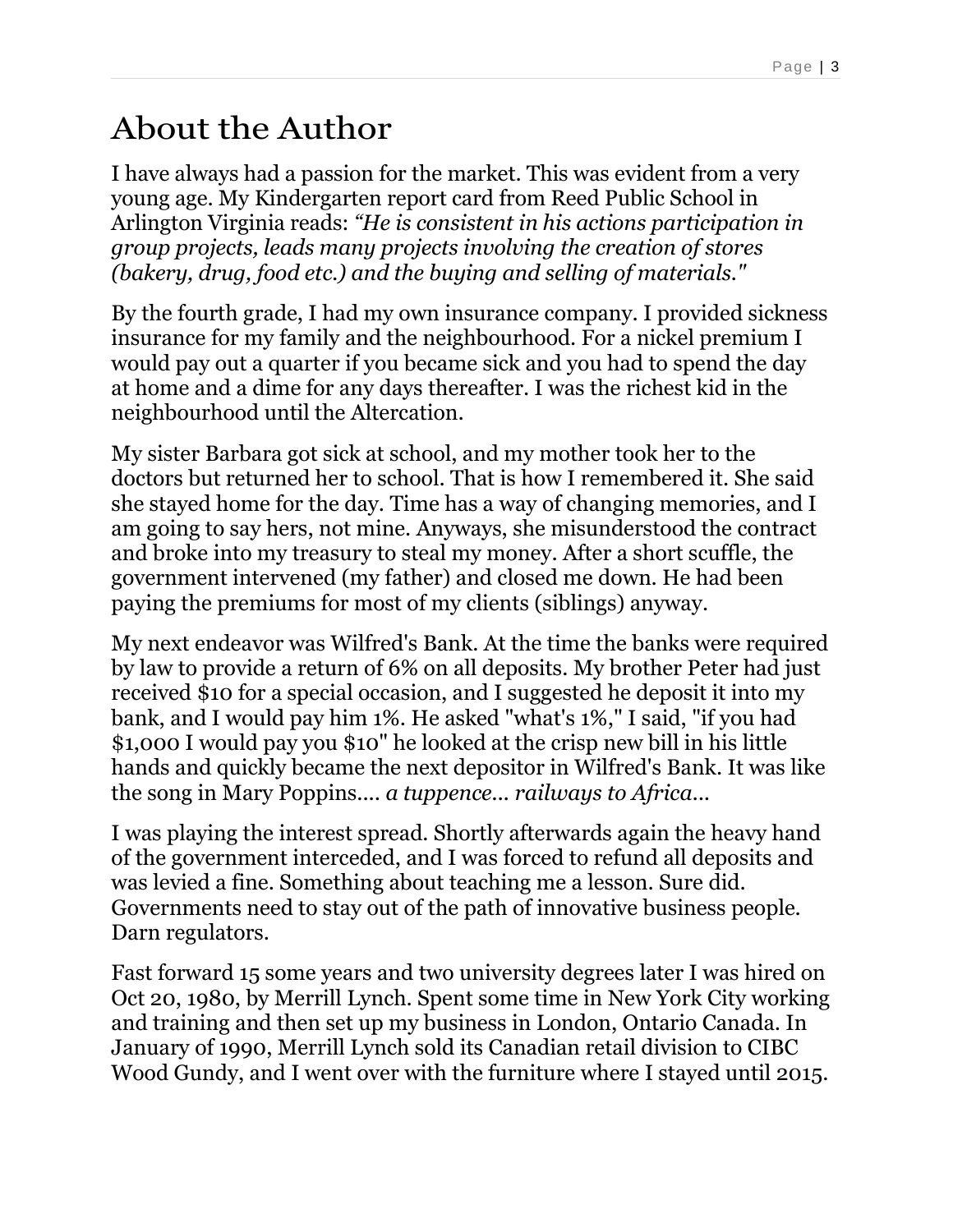Management wanted me to fall into line and just do as I was told. They wanted me to be a gatherer of assets and *just leave the investing up to them*". Charge the standard fee, call it a day and go home. Their "experts" knew what was good for my clients better than me. This is not what I signed up for in 1980.

I love the markets. I want to help people make money. I love buying and selling stocks. Over the past 35 years, I have studied, developed and proved an investment method, cleverly called the 'Brockmann Method' that is a disciplined approach to investing that has worked for me this past decade and can work for you too.

© Brockmann Analytics and Trading, 2017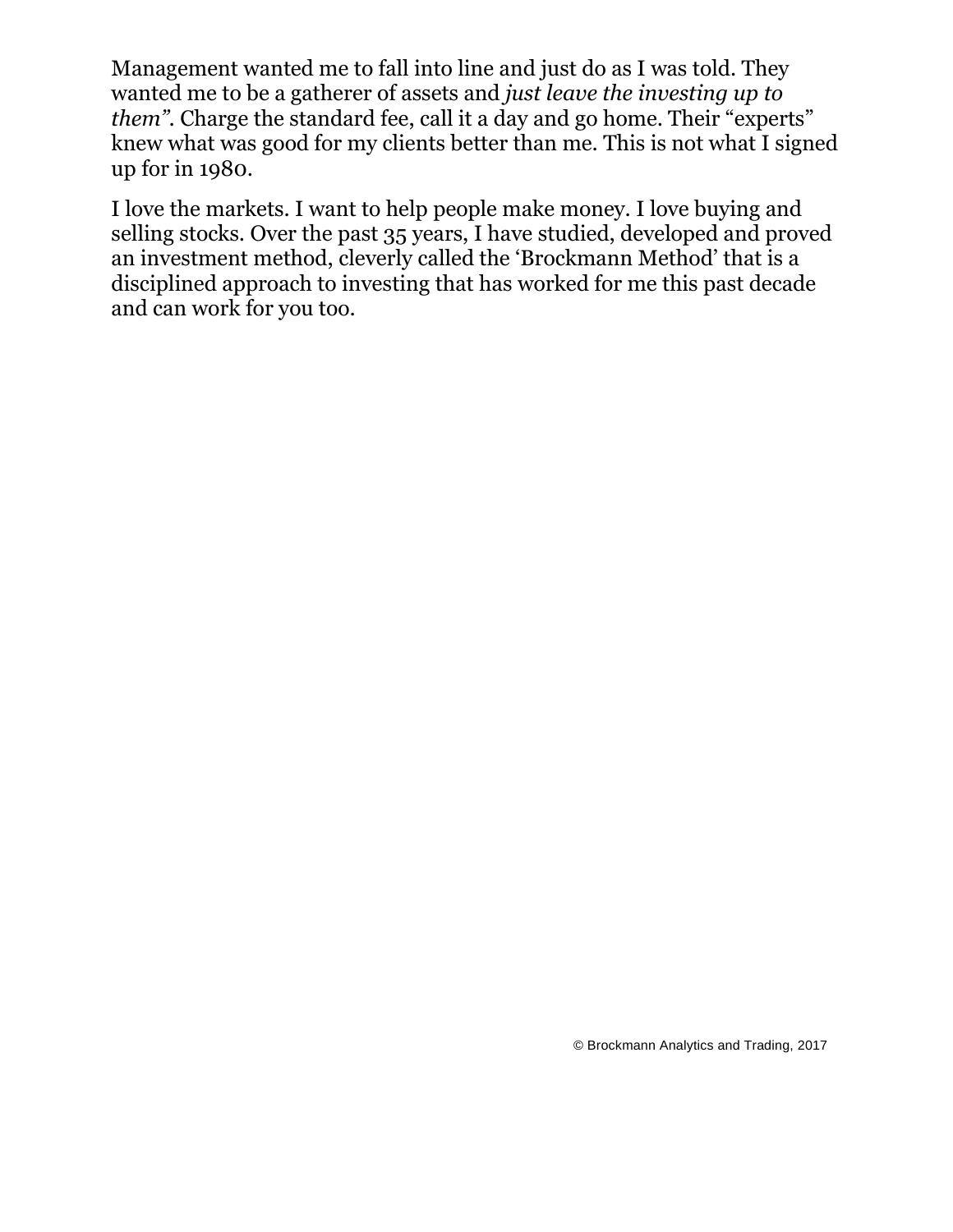**First Principles** *"We are what we repeatedly do. Excellence, then, is not an act but a habit."*

*Aristotle*

If I didn't know any better, I would swear Aristotle was talking about investing. Good investing is not the luck of the draw or a single shot in the dark or acting on a "tip." It is not a onetime event. It is a *repeatable* procedure.

The *Brockmann Method* is, therefore, an investment process but not just any process. It needs two fundamentals - knowledge and discipline - to work profitably.

Knowledge gives investors the confidence to know when to sell and what to buy. Discipline provides the courage to stick to the process when it might seem easier to let it slide.

'Good investing' must be adaptive to a changing environment, because the market is a very changing kind of place, and as you know, very unforgiving. I have learned that together, knowledge and discipline can form a very profitable habit that can be learned and more importantly, reliably repeated.

For many of my clients, this has become the second most profitable habit they learn in their lifetimes, after their profession and job, and it lasts long after the last paycheck has been cashed.

A powerful way to think of the *Brockmann Method* is to think of it as an operating system like the one in every computer. Computer operating systems provide a set of instructions and the rules that tells the machine how to run. Without an operating system, the software cannot run, and owners have no way to get the computer to do what they need or want it to do.

Successful investing works in the same way. Investors have an operating system, a set of rules firmly in mind to work from *before* they can become consistently successful at the investment process.

This is our operating system for investing, and it can be yours too.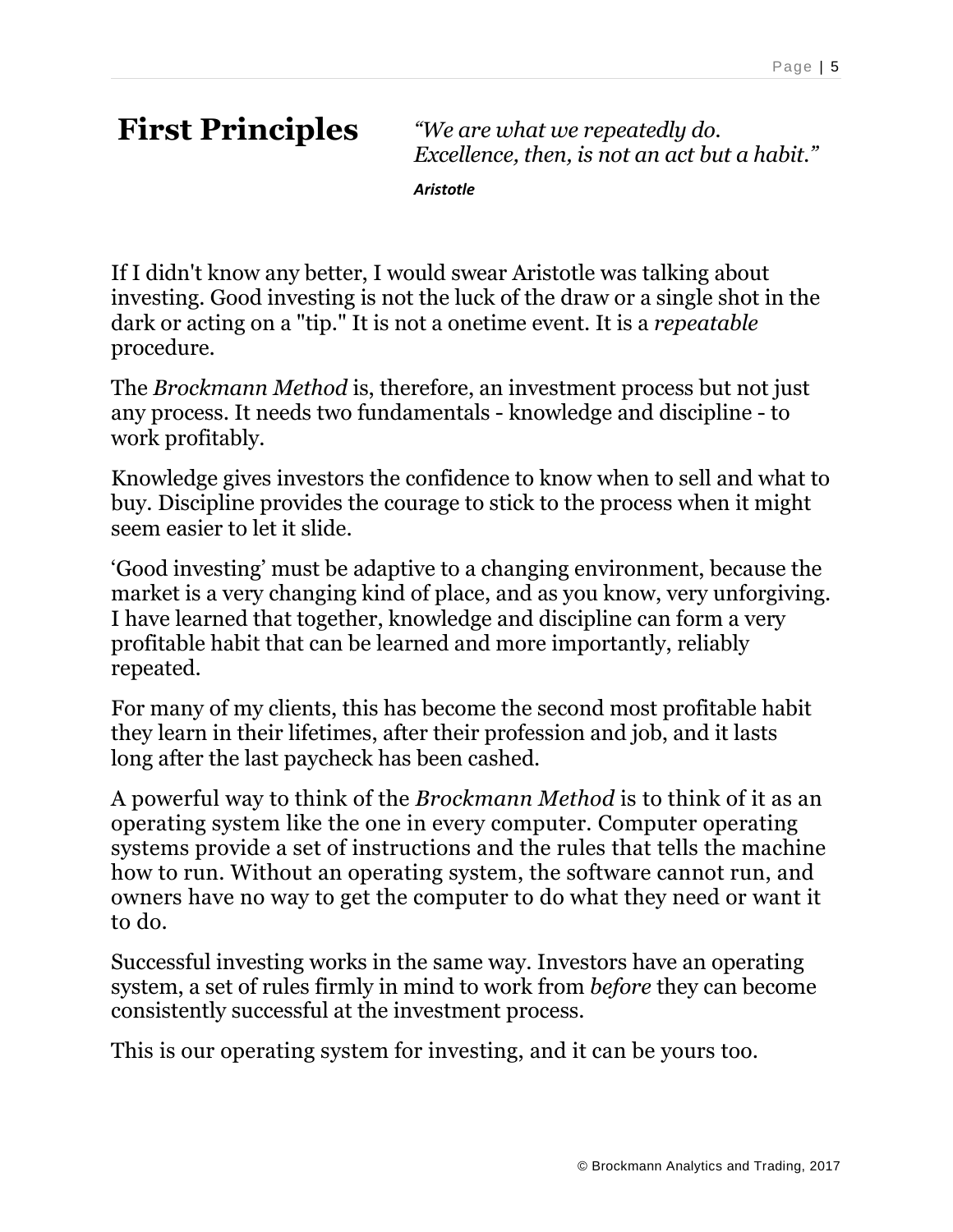# **The Brockmann Method**

## **- the Knowledge**

As investors, most of us have difficulty coping with the rapid-fire stream of data that is presented to us in today's market. It is like trying to drink from a fire hose as it comes at us so voluminous and so fast. It is difficult to think rationally and think through any complex process to make a decision. The problem is managing and processing this information to determine what is important and what is not. In essence, we have decision-input overload.

That's why we need shortcuts and 'methods' to help us scale back the wide range of investment possibilities to a sufficiently small number that we can actually manage amid the normal day-to-day distractions, trials and tribulations of our busy lives.

There are many styles of investing and approaches to analysis. You may know, have tried or are familiar with some of these - value investing, fundamental analysis, Elliot Wave, Fibonacci retracement numbers, Gann angle & waves, cycles, seasonality, candlestick charts, bar charts, insider actions, astrology-based or a host of other methods that any number of people are willing to embrace. Believe you me; I've attended most if not all of these seminars.

At BAT, we only subscribe to one irrefutable law: Economics 101 - the law of supply and demand. Supply and demand is as valid and basic as it gets. It is a part of everyday life. Why not make it a part of your everyday investing?

When all is said and done, if there are more buyers in a particular stock than there are sellers willing to sell, the price will rise. It doesn't matter the reason people are buying, it just is and it shows up in the price action. On the other hand, if there are more sellers in a particular security than there are buyers willing to buy, the price will decline. Maybe someone needs the funds for a new house, or someone wants to pay for their daughter's wedding. It doesn't matter why people are selling, it just is.

If buying and selling are equal, the price will remain the same. This is the irrefutable law of supply and demand. The same reasons that cause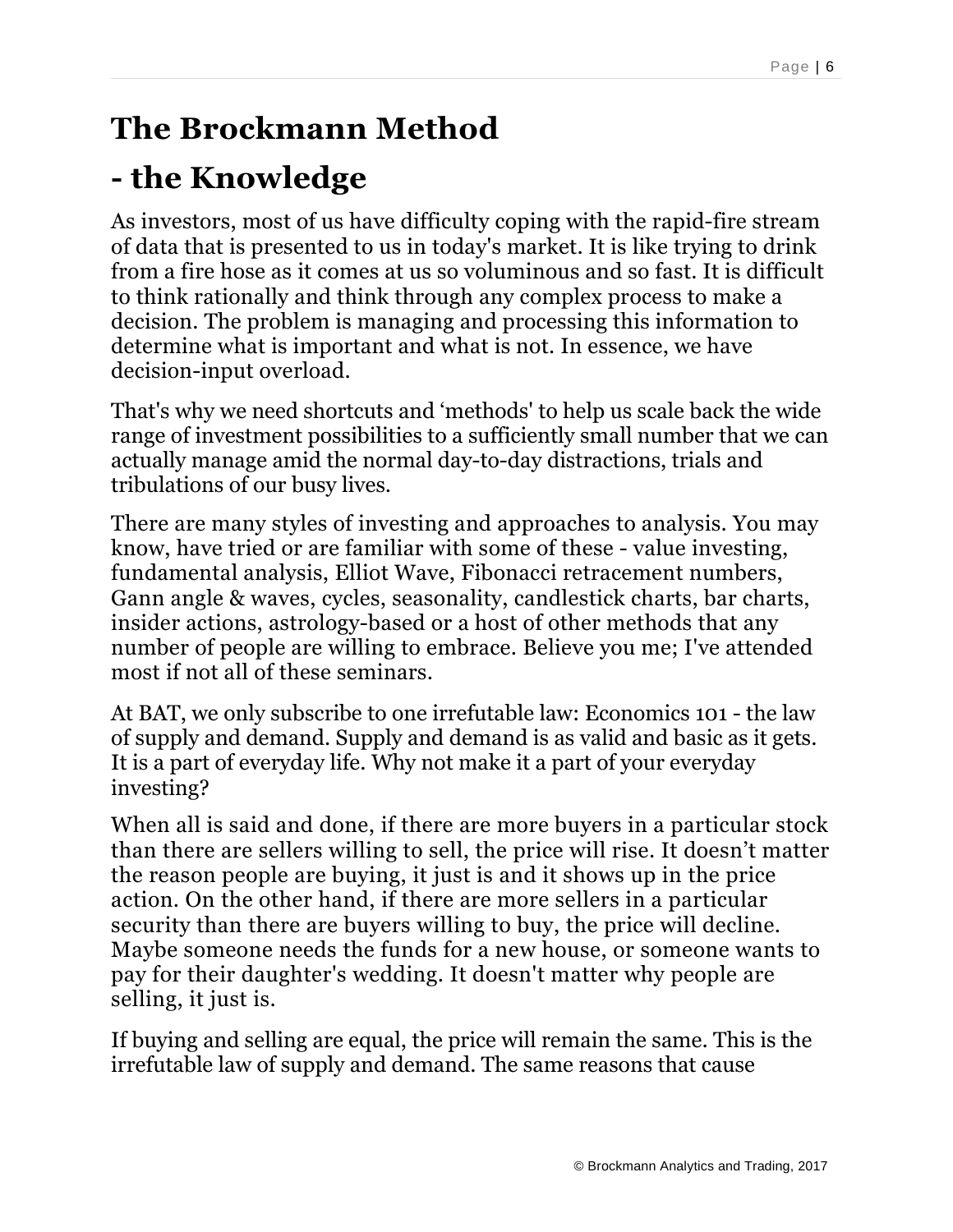price fluctuations in produce such as potatoes, apples, and asparagus cause price fluctuations in stocks.

When it comes to stocks, there is one more critical extension of this law. Paraphrasing economics research summarized by professor Tobias Moskowitz<sup>1</sup>, would describe the principal of 'price momentum' as:

*"... stocks with prices that have been rising for the past 6-12 months are LIKELY to continue to rise for the next 6- 12 months while stocks with prices that have been falling for the past 6-12 months are LIKELY to continue to fall for the next 6-12 months."*

Relative Strength is an automated process of comparing one stock relative to the another. We compare the Price Momentum 'strength' of each of the stocks in a universe of stocks 'relative' to each other. This comparison gives us a ranking of where we should or shouldn't put our money.

In around February of 2017, my brother Peter told me he had fired his name-brand professional advisor.

Peter's 401(k) looked like someone had taken a shotgun and had blasted at the markets to ensure every aspect of was covered. It had ETFs representing large cap, small cap, growth style, value style, blended style and bonds. The theme or focus of the account seemed to be 70% in equity ETFs and 30% bond ETFs.

What really pushed Peter over the edge was when Anne (his wife) pointed out the fees he had paid *for poor performance*. He declared that he was going to put his entire account into the S&P 100 ETF (OEF) and not only outperform his broker but also save on the fees.

I said to him: "Why settle for just beating your broker? Why not beat the index?"

He said, "You can do that? You told me that 80% of active managers can't beat the index. How can I do it?"

"With Price Momentum and your *Self-Directed Fund."*

Let's have a look at the S&P 100. This index is made up of the largest 100 companies in America. These are mega-cap companies. It has exposure across all major industry sectors. It holds Apple and Microsoft in the information technology sector. It holds Amazon and Home Depot in the Consumer Discretionary sector. Boeing and General Dynamics in defense. Exxon Mobil and Chevron in energy. All recognizable names.

Without a doubt, it holds the largest and the finest companies in America. The problem is that if you hold the ETF, you hold the entire basket. And what happens if the energy sector is underperforming? It drags the entire basket down. What if the Technology sector is shooting out the lights and

1 .http://business.nasdaq.com/media/ Momentum\_Investing\_Tobias\_J\_Moskowitz\_PhD\_Investments\_Wealth\_monitor\_IMCA\_tcm5044.pdf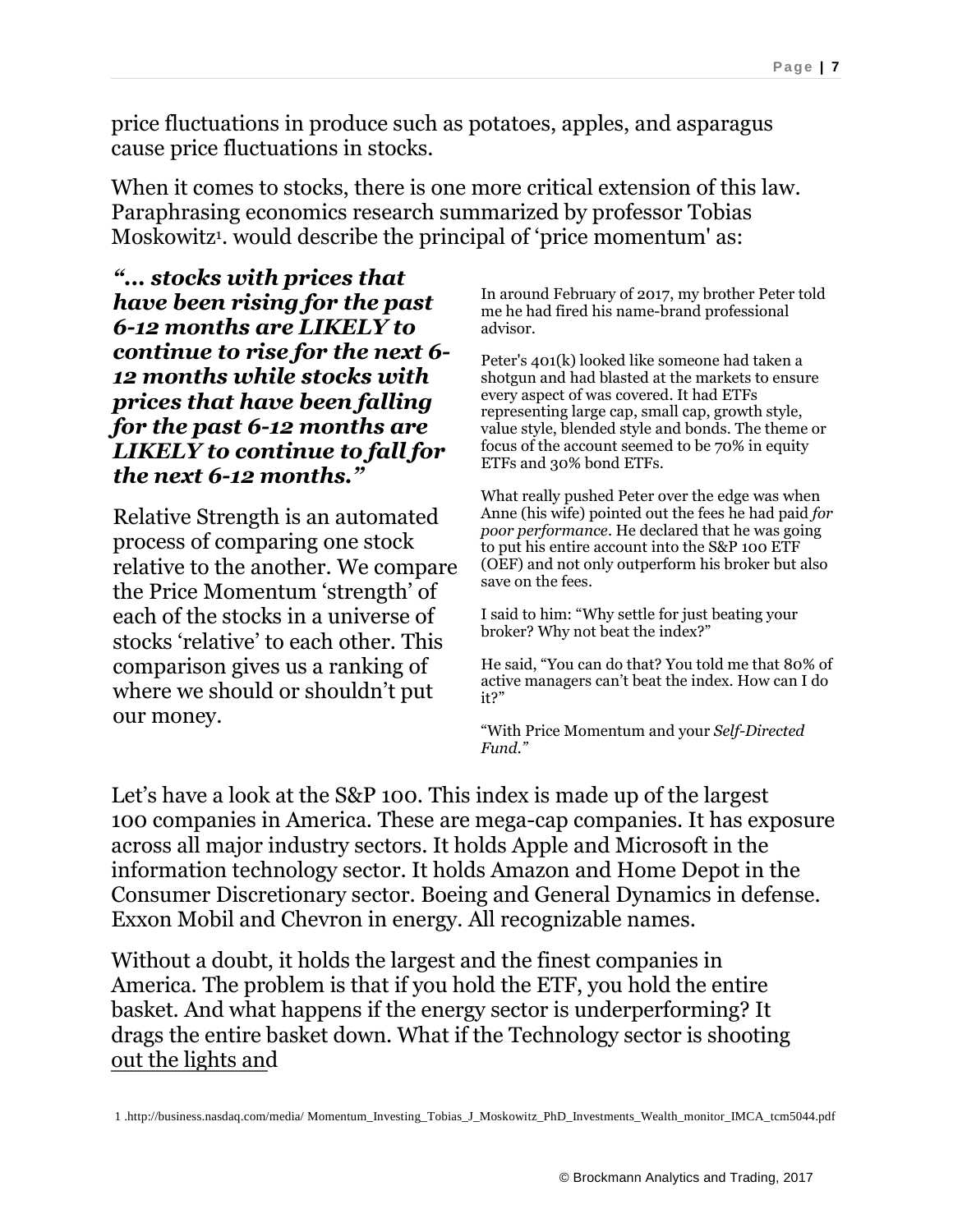you still have that energy sector dragging you down? You don't get the total performance you deserve.

So, we rank the stocks of the index from top to bottom and compare each stock to every other stock in the index on a price momentum basis.

Price is the final arbitrator. It doesn't matter what the analyst or the company says. These aspects are already factored into the price of the stock at the moment in time. All that matters is the price momentum and how that stock compares to the other stocks in the index.

It is supply and demand in action.

Consider the process by which the athletes on the US Olympic Track & Field Team are selected. Olympic Trials are held, and athletes compete against one another. The winners of the Olympic Trials are selected to represent the US at the Olympic Games.

Imagine a few different selection methods. A committee of "experts" decide which athletes should be on the team. Or, how about selecting a few losers from the Trails to be on the Team with the logic "they are due for a bounce."

I think you will agree that these are less effective than the Olympic Trial approach

In mid-2013, GT Advanced Technologies (GTAT) was rising in my watch list. I bought the stock for a number of clients. It rose in rankings and price and then had started to underperform in the fall of that year. It went sideways for a while and then met my sell conditions, so I sold it.

In January 2014 it started to perform better and made it back on to my buy list, so I bought through January and into April. It peaked at \$19 ish in April and then drifted lower. I started to take some profits in May at the \$17 range, and then it dropped quickly to \$14.76. I looked at the rankings, and it had given me a sell signal so I quickly called the remaining clients and we sold that day.

Management and compliance were on me like a duck on a June bug. They demanded to see my reasons for the quick turnaround.

Churning is when the broker buys and sells to generate commissions to the benefit of the broker. I showed that the stock had fallen and had given me a sell signal. Of the 23 positions I sold that day, 21 were profitable with the smallest profit being +34%, the highest profit of +84% and two losses of -12% and-18%. Later, I read that the company had secured a \$500 million loan from Apple. For a few months that summer, it seemed that I might have over-reacted...

 $\ldots$  and then on October 6<sup>th</sup>, 2014, GTAT filled for bankruptcy.

Did I have inside information? No. Did the analysts get it wrong? Yes. I had at my disposal the same information that every investor had the price action. It didn't matter what the company said. It didn't matter what the analyst said. It didn't matter what my management said.

Even with a large and stable financier and customer like Apple, the price action wasn't satisfactory. Price Momentum saw this company for what it was: a stock in decline. And, so did I.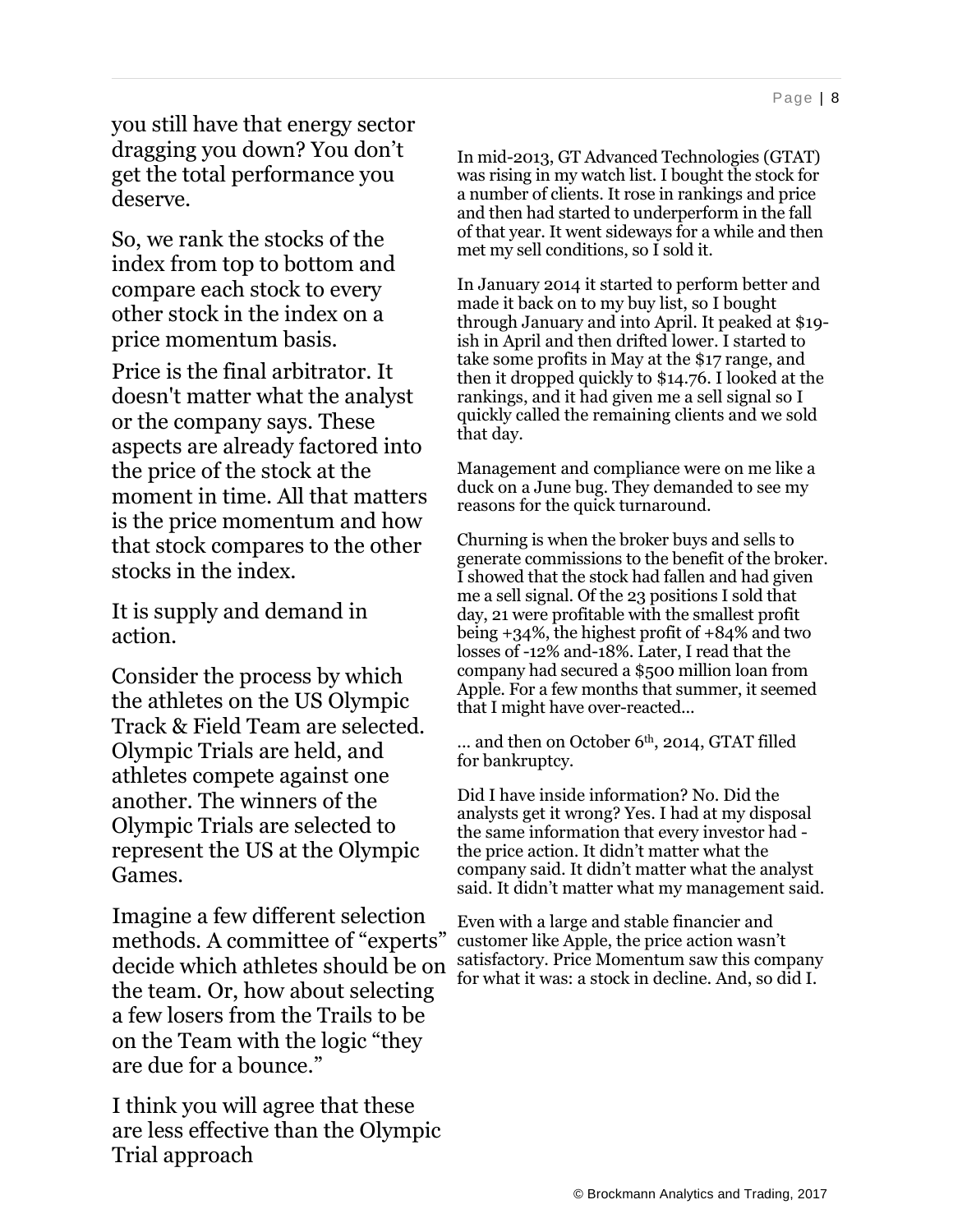Simply stated, the best way to select future winners is to select current winners. This is what price momentum models are designed to do: build a portfolio of the market leaders and hold them only as long as they remain strong, relative to others in the model.

"Price" represents a market's best guess about what might happen down the road, rightly or wrongly. Price is an informed guess because real people are putting real money on the line.

Price momentum is a handy way to measure what market participants are doing. There's no guarantee that they will do the same thing tomorrow, but perceptions generally change gradually over time as new information comes to light, or new thinking about old information emerges. Staying with strong price momentum trends and departing when they weaken is the simplest way to stay in synch with the changing flow of information in the market.

So for several decades, academics have been studying price momentum to understand why it works and how it compares to other methods. Some have gone so far as to apply the approach to analyze the stock market of the 19th century!

Others have reasoned that these securities performed better because there is more risk associated with them, but they couldn't find any.

Still, others, based on the work of the Nobel prize-winning work of Daniel Kahneman and Amos Tversky, suggest that people react to new information at different rates and at different times. A trader would act differently to new information than a retail investor and so on.

Today, the root causes of momentum investing continue to be debated. What is clear from the evidence, supported from all sorts of markets, asset classes and time periods is that *price momentum works, and it is not a random event.*

The observation that past winners tend to be future winners, and past losers tend to be future losers, has been verified and established through hundreds of academic white papers on the topic... and my own market experience.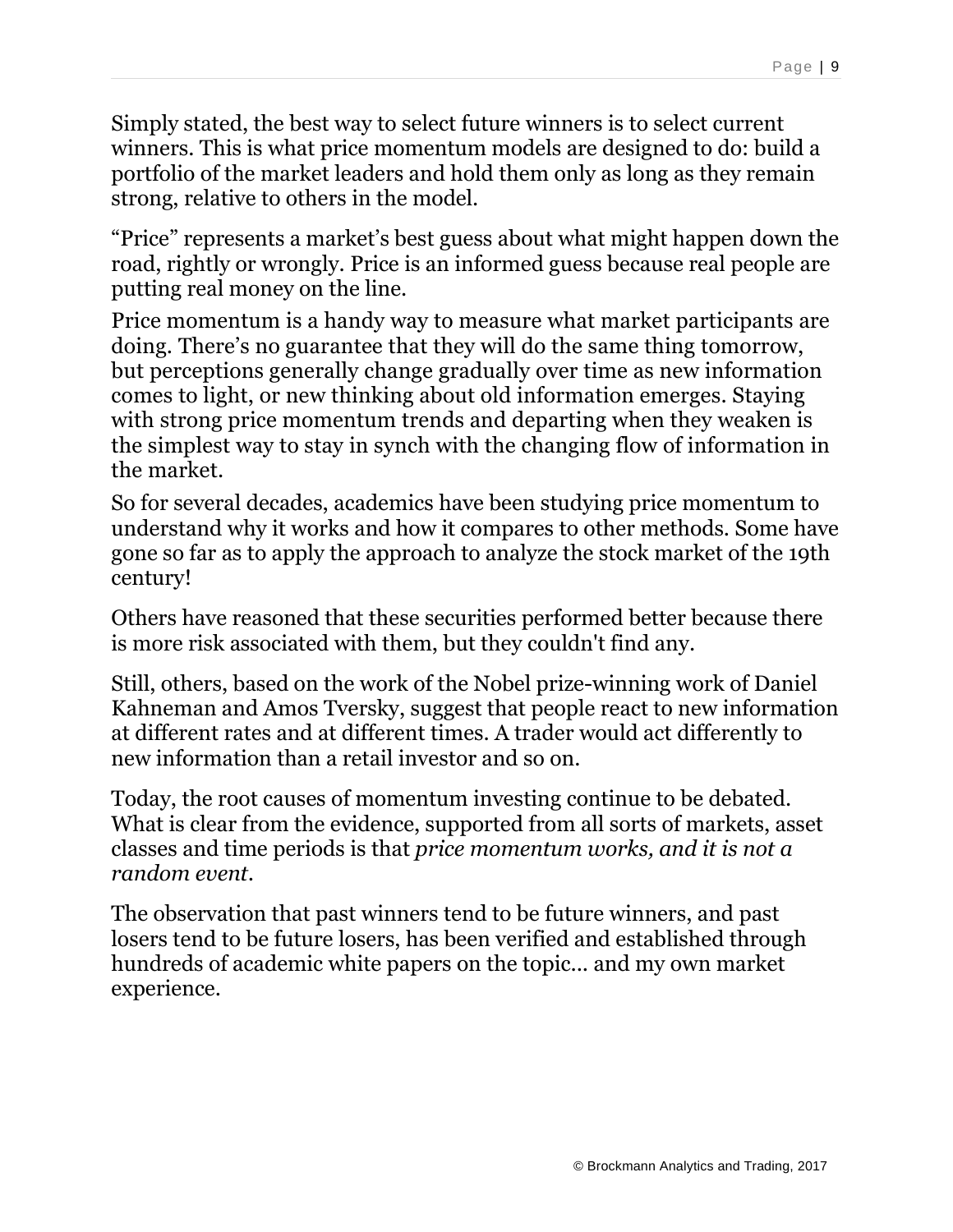Tom Dorsey2, a founder of Dorsey Wright & Associates, now a Nasdaq Company, explained:

"*If I gave you a list of the 100 best golfers worldwide and asked you to pick who you thought would be in the top 10 at the end of the next quarter, who would you pick? My guess is you would pick the current top ten to be in the top three months from now. Even if I asked you to pick the ones who would be in the top ten after one year, you would probably pick the current top ten.*

*At the end of the contest some would have fallen out, and some would have moved up, but the majority would still be in the top ten. This is outperformance. It relates to Newton's Law of motion, which suggests that objects that are in motion tend to stay in motion until an external force acts upon them. So, in my world, this means that stocks that have good fundamentals, in a market that in general is supporting higher prices, and the chart pattern clearly shows that demand is in control of the stock, tend to continue to do well. Golfers who have good fundamentals, are in good shape, and at the top of their game, tend to continue to do well.*

*Buy the winners."*

**<sup>2</sup> <http://business.nasdaq.com/marketinsite/2017/Momentum-Demystified.html>**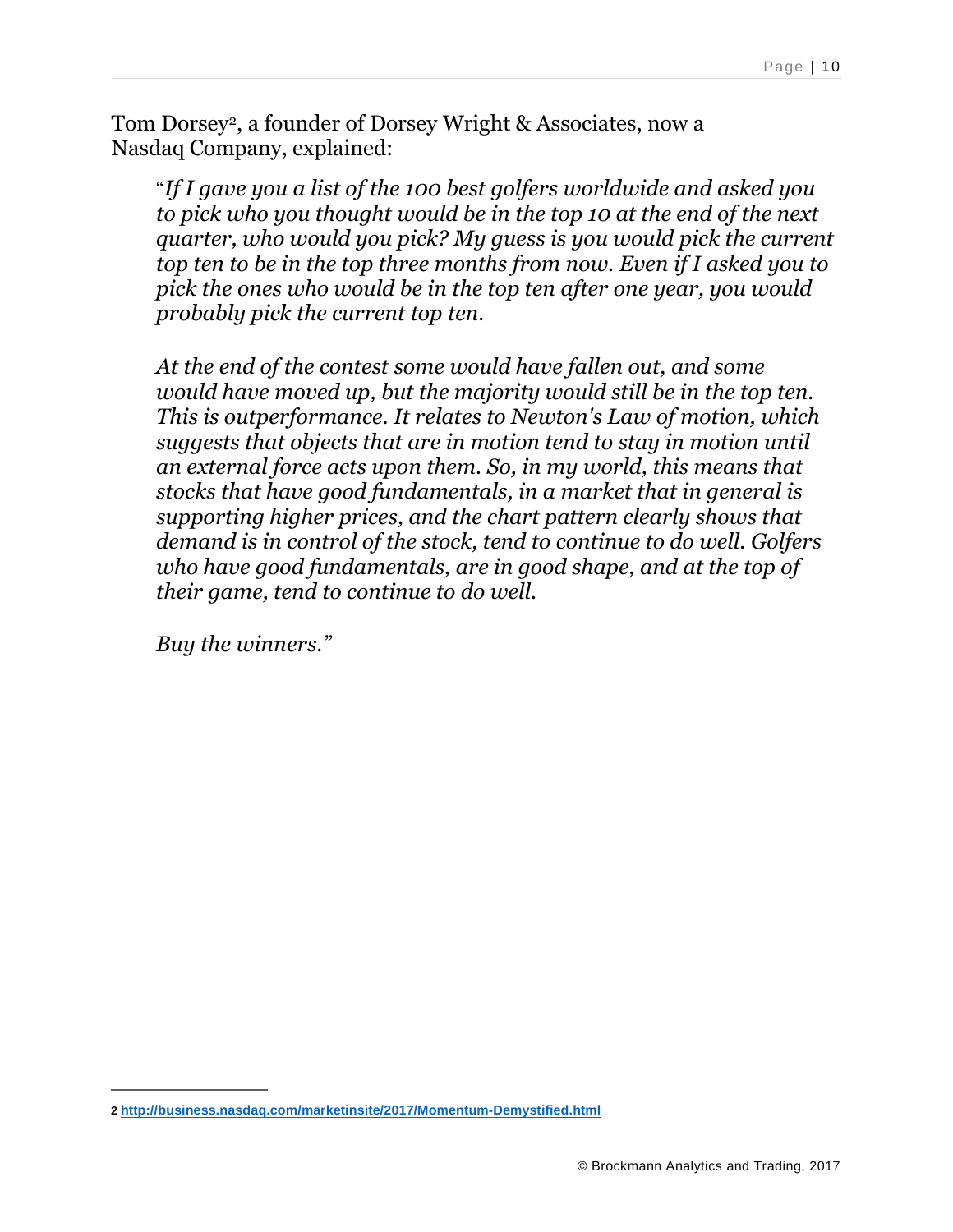## **The Brockmann Method**

# **- the discipline**

We start with a selected universe of securities. In this case, we use the S&P 100 Index. We then rank each one against the other on a price momentum basis until we have a list of the strongest performers ranked to the weakest. This listing not only gives us the strongest to consider but also the weakest to avoid.

A rank ordering of stocks to invest in, is only partly helpful. To fully empower the self-directed fund, we need a few more boundaries.

The Brockmann Method defines the scope of self-directed control as ten stocks. The top ten stocks are our initial **Buy zone,** and our 'want to own' list. The next 15 are our **Don't Buy More** zone. The remaining 75 are our **Avoid zone**. Position 25 is the **Sell Threshold**.

More than ten stocks can easily overwhelm the retail investor, pushing it beyond the retail investor's ability to digest what's really going on. Warren Buffet says that "Diversification is protection against ignorance." I say that diversification is usually 'de-worse-ification.'

I've also analyzed the Method with both fewer and more stocks and a higher and lower Sell Threshold. These experiments show that this configuration consistently gives the best return over time.

Here are the simple disciplines of the Brockmann Method:

- Buy the stocks in the Buy zone.
- Sell the stocks below the Sell Threshold. Use the proceeds to purchase the stocks in the Buy zone that aren't already owned.

If you come across more money to invest, buy the stocks in the Buy zone you don't already own, or buy more of the top 2 or 3.

If you need to liquidate some of your portfolio, start at selling the lowest ranked stocks until you meet your liquidation goal.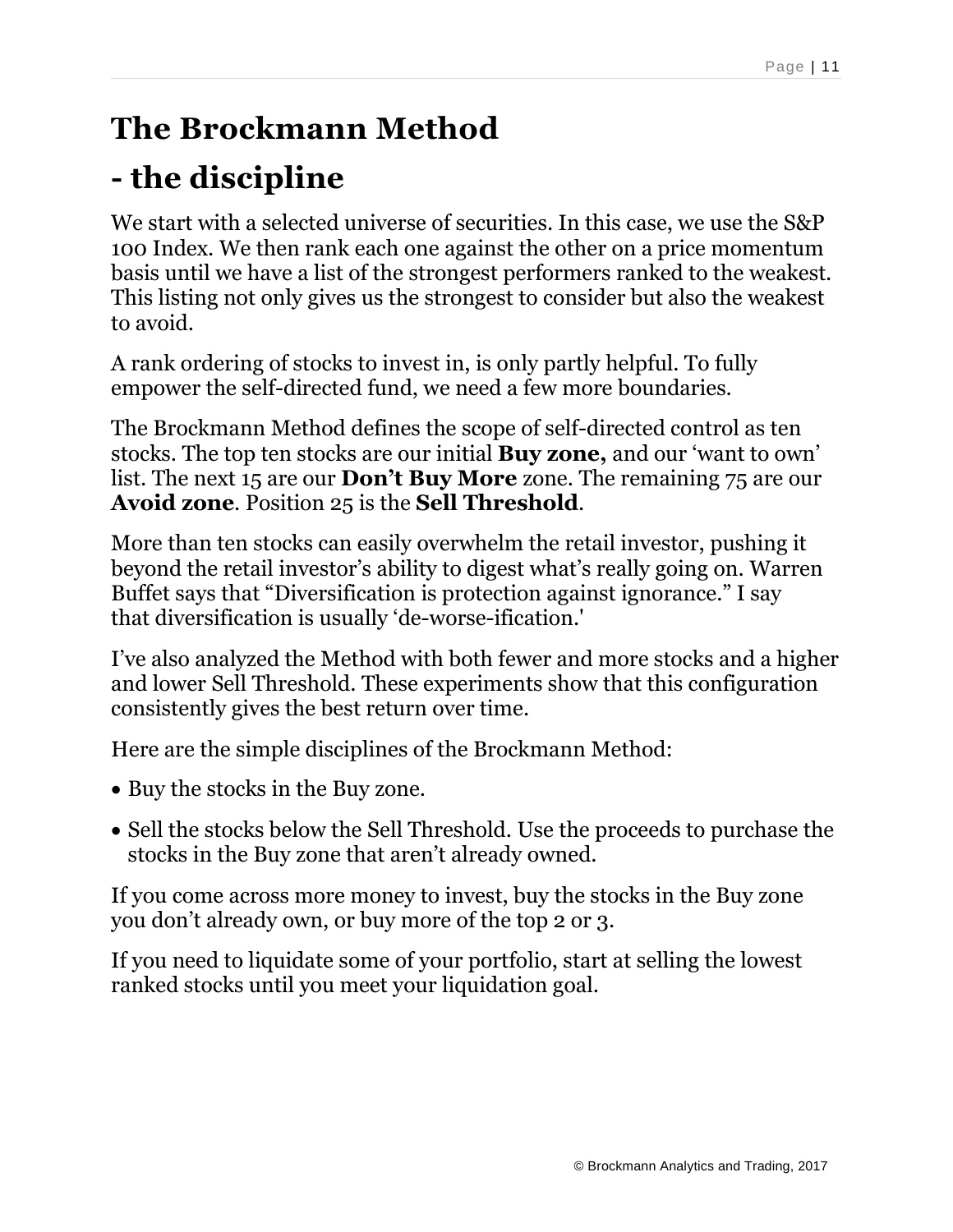#### **The Brockmann Method - 10-year Back Test**

Here is where the rubber meets the road. In our model, we select the top 10 ranked stocks of the S&P 100, and we hold them until they have fallen in rankings below the Sell Threshold and with the proceeds buy the topranked stock we do not own.

#### *All Cash Directive*

The Brockmann Method also has an '*All Cash Directive*' working in the background should the markets weaken to the point where a correction bigger than we expected is underway, so we need to go to cash. This gives us an exit plan to follow before the event. It is rules-based and therefore systematic, and it works.

The directive reviews the quality of seven different asset classes and compares how they rank against each other: US equities, Canadian equities, International equities, Bonds, Currencies, Commodities and cash. On three occasions since 2007, the All Cash Directive kicked in so the model went all-cash, where we stayed in cash until the analysis shows that we should return to equities.

| <b>Rank</b>     | <b>Name</b>                    | <b>Symbol</b> | <b>Price</b> |
|-----------------|--------------------------------|---------------|--------------|
| $\mathbf{1}$    | <b>MASTERCARD</b>              | <b>MA</b>     | \$96.41      |
| 2               | <b>GOLDMAN SACHS GROUP INC</b> | GS            | \$200.72     |
| 3               | <b>HEWLETT PACKARD CO</b>      | HPQ           | \$41.62      |
| $\overline{4}$  | <b>APPLE INC</b>               | <b>AAPL</b>   | \$83.80      |
| 5               | CISCO SYSTEMS INC              | <b>CSCO</b>   | \$27.73      |
| $6\phantom{1}$  | ALPHABET Inc.                  | GOOG          | \$467.59     |
| $\overline{7}$  | <b>MCDONALDS CORP</b>          | <b>MCD</b>    | \$43.87      |
| 8               | <b>MERCK &amp; CO NEW</b>      | <b>MRK</b>    | \$44.02      |
| $9\,$           | <b>MONSANTO CO</b>             | <b>MON</b>    | \$51.68      |
| 10 <sup>1</sup> | <b>LOCKHEED MARTIN CORP</b>    | <b>LMT</b>    | \$91.93      |
| 11              | <b>METLIFE INC</b>             | <b>MET</b>    | \$60.15      |
| 12 <sup>2</sup> | AT&T INC                       | T.            | \$34.95      |
| 13              | <b>MORGAN STANLEY</b>          | <b>MS</b>     | \$81.62      |
| 14              | <b>ENTERGY CORP NEW</b>        | ETR.          | \$92.98      |
| 15              | NORFOLK SOUTHERN CORP          | <b>NSC</b>    | \$49.23      |
| 16              | <b>BOEING CO</b>               | <b>BA</b>     | \$89.17      |
| 17 <sup>2</sup> | <b>EXXON MOBIL CORP</b>        | <b>XOM</b>    | \$74.11      |
| 18              | <b>WILLIAMS COMPANIES INC.</b> | <b>WMB</b>    | \$25.69      |

#### Table 1 - January 3, 2007, ranking of the S&P 100.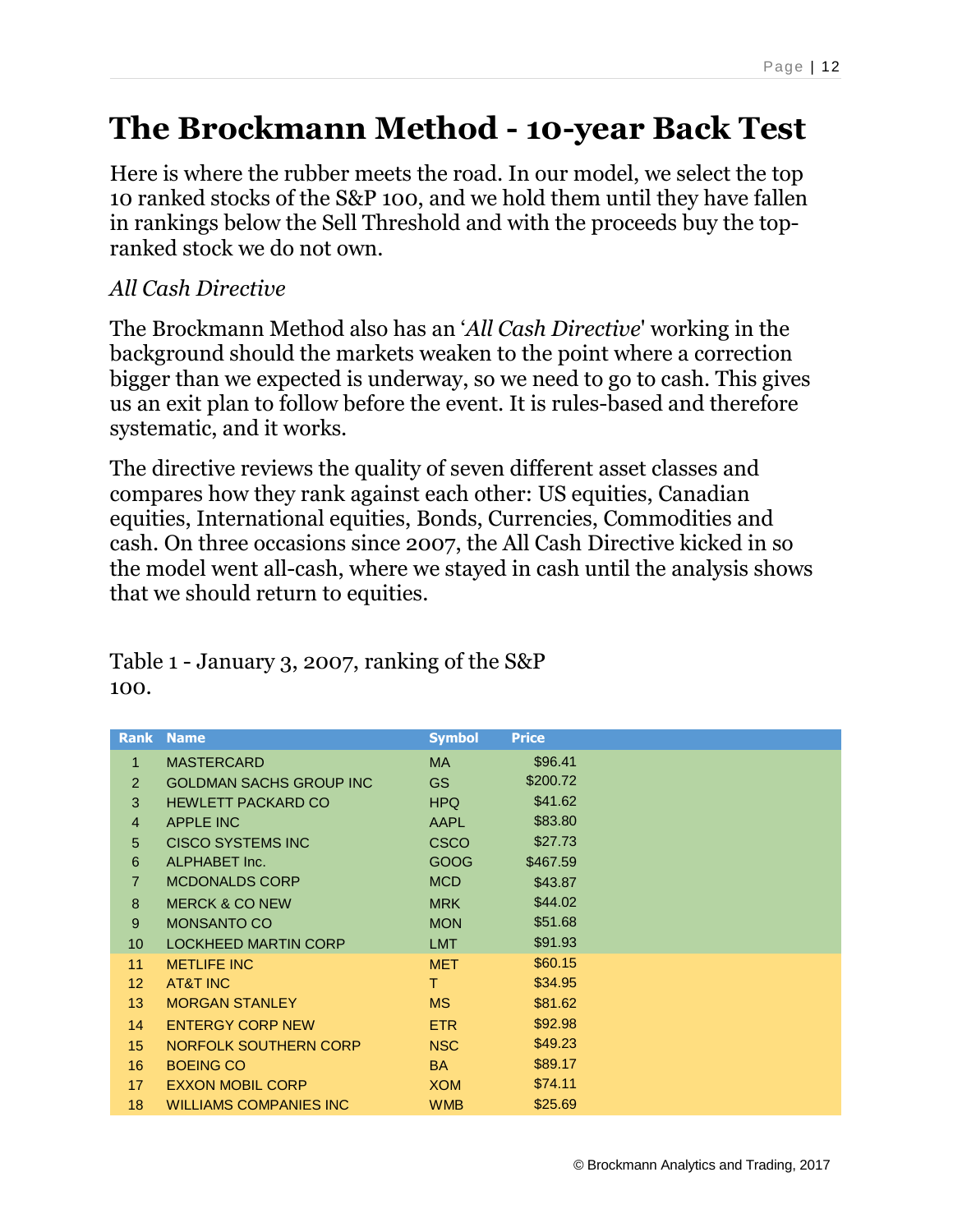| <b>Rank</b> | <b>Name</b>                            | <b>Symbol</b> | <b>Price</b> |  |
|-------------|----------------------------------------|---------------|--------------|--|
| 19          | <b>RAYTHEON CO</b>                     | <b>RTN</b>    | \$52.11      |  |
| 20          | <b>COMCAST CP CL A</b>                 | <b>CMCSA</b>  | \$42.66      |  |
| 21          | <b>ALTRIA GROUP INC</b>                | <b>MO</b>     | \$86.51      |  |
| 22          | <b>GENERAL DYNAMICS CORP</b>           | <b>GD</b>     | \$73.95      |  |
| 23          | <b>BAXTER INTL INC</b>                 | <b>BAX</b>    | \$46.50      |  |
| 24          | <b>JP MORGAN CHASE &amp; CO</b>        | <b>JPM</b>    | \$48.07      |  |
| 25          | <b>BANCORP</b><br>US.                  | <b>USB</b>    | \$36.17      |  |
| 26          | THE WALT DISNEY CO                     | <b>DIS</b>    | \$34.20      |  |
| 27          | AMERICAN ELEC PWR INC                  | <b>AEP</b>    | \$42.85      |  |
| 28          | <b>ALLSTATE CORP</b>                   | <b>ALL</b>    | \$65.28      |  |
| 29          | <b>NIKE INC</b>                        | <b>NKE</b>    | \$97.67      |  |
| 30          | <b>S&amp;P 100 Index Fund</b>          | <b>OEF</b>    | \$65.71      |  |
| 31          | <b>EXELON CORP</b>                     | <b>EXC</b>    | \$62.43      |  |
| 32          | <b>GILEAD SCIENCES INC</b>             | <b>GILD</b>   | \$63.15      |  |
| 33          | AMERICAN EXPRESS CO                    | <b>AXP</b>    | \$60.36      |  |
| 34          | <b>CHEVRON CORP NEW</b>                | <b>CVX</b>    | \$70.97      |  |
| 35          | <b>ORACLE CORP</b>                     | <b>ORCL</b>   | \$17.51      |  |
| 36          | <b>TIME WARNER INC</b>                 | <b>TWX</b>    | \$22.03      |  |
| 37          | <b>BANK OF AMERICA CORPORATION</b>     | <b>BAC</b>    | \$53.33      |  |
| 38          | <b>TARGET CORP</b>                     | <b>TGT</b>    | \$57.18      |  |
| 39          | <b>BERKSHIRE HATHAWAY CL B</b>         | BRK.B         | \$3,643.00   |  |
| 40          | <b>CONOCOPHILLIPS</b>                  | <b>COP</b>    | \$68.19      |  |
| 41          | <b>AMAZON.COM INC</b>                  | <b>AMZN</b>   | \$38.70      |  |
| 42          | <b>BANK OF NEW YORK MELLON CORP</b>    | <b>BK</b>     | \$39.69      |  |
| 43          | <b>XEROX CORP</b>                      | <b>XRX</b>    | \$16.90      |  |
| 44          | HJ HEINZ CO                            | HNZ.          | \$45.75      |  |
| 45          | <b>MICROSOFT CP</b>                    | <b>MSFT</b>   | \$29.86      |  |
| 46          | HONEYWELL INTERNATIONAL                | <b>HON</b>    | \$45.10      |  |
| 47          | <b>COLGATE PALMOLIVE CO</b>            | CL.           | \$65.68      |  |
| 48          | <b>EMERSON ELEC CO</b>                 | <b>EMR</b>    | \$43.86      |  |
| 49          | <b>UNION PACIFIC CORP</b>              | <b>UNP</b>    | \$92.48      |  |
| 50          | <b>UNITED TECH CORP</b>                | <b>UTX</b>    | \$62.81      |  |
| 51          | <b>CITIGROUP INC</b>                   | $\mathbf C$   | \$55.25      |  |
| 52          | OCCIDENTAL PETROLEUM CORP              | <b>OXY</b>    | \$46.72      |  |
| 53          | <b>DEVON ENERGY CORP</b>               | <b>DVN</b>    | \$64.86      |  |
| 54          | <b>FEDEX CORP</b>                      | <b>FDX</b>    | \$109.77     |  |
| 55          | PROCTER & GAMBLE CO                    | PG            | \$64.54      |  |
| 56          | <b>WELLS FARGO &amp; CO</b>            | <b>WFC</b>    | \$35.74      |  |
| 57          | <b>E M C CORP MASS</b>                 | EMC.          | \$13.20      |  |
| 58          | SOUTHERN CO                            | <b>SO</b>     | \$36.98      |  |
| 59          | MONDELEZ INTERNATIONAL CL A            | <b>MDLZ</b>   | \$35.61      |  |
| 60          | UNITEDHEALTH GROUP                     | <b>UNH</b>    | \$52.57      |  |
| 61          | E I DU PONT DE NEMOURS & CO            | DD            | \$49.04      |  |
| 62          | <b>INTERNATIONAL BUSINESS MACHINES</b> | <b>IBM</b>    | \$97.27      |  |
| 63          | <b>VERIZON COMMUNICATIONS INC</b>      | VZ            | \$37.82      |  |
| 64          | <b>WEYERHAEUSER CO</b>                 | <b>WY</b>     | \$72.50      |  |
| 65          | <b>SCHLUMBERGER LTD</b>                | <b>SLB</b>    | \$60.82      |  |
| 66          | <b>ABBOTT LABS</b>                     | <b>ABT</b>    | \$48.97      |  |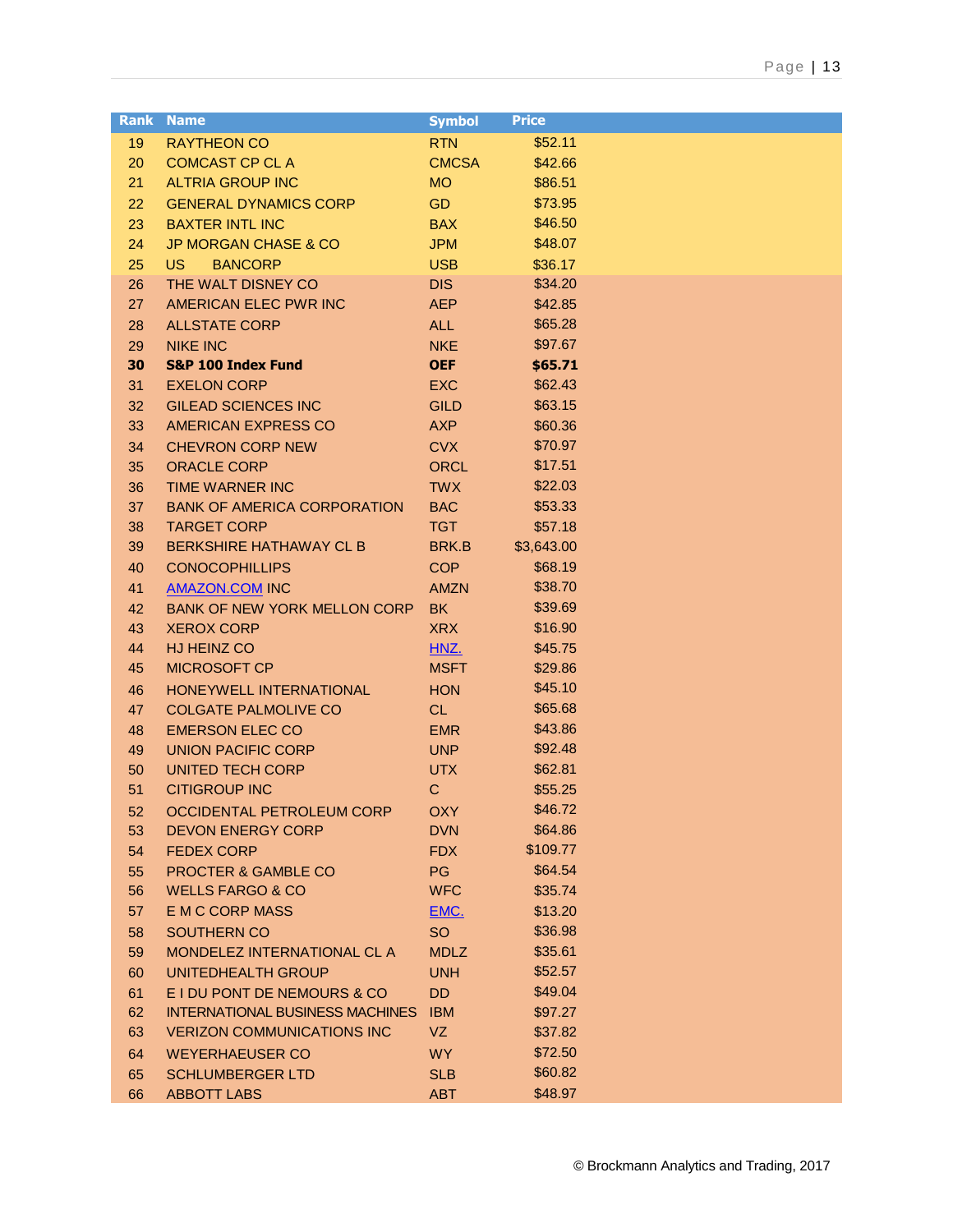|    | <b>Rank Name</b>               | <b>Symbol</b> | <b>Price</b> |
|----|--------------------------------|---------------|--------------|
| 67 | <b>DELL CP</b>                 | DELL.         | \$25.49      |
| 68 | <b>SPRINT CORP SRS 1</b>       | S.            | \$19.04      |
| 69 | PEPSICO INC                    | <b>PEP</b>    | \$62.72      |
| 70 | <b>HALLIBURTON CO</b>          | <b>HAL</b>    | \$29.87      |
| 71 | <b>BAKER HUGHES INC</b>        | BHI           | \$71.50      |
| 72 | <b>GENERAL ELECTRIC CO</b>     | <b>GE</b>     | \$37.97      |
| 73 | <b>CATERPILLAR INC DEL</b>     | <b>CAT</b>    | \$61.16      |
| 74 | <b>COSTCO WHOLESALE CP</b>     | <b>COST</b>   | \$52.84      |
| 75 | <b>BRISTOL MYERS SQUIBB CO</b> | <b>BMY</b>    | \$26.38      |
| 76 | <b>ISHARES S&amp;P 100 ETF</b> | <b>OEF</b>    | \$66.05      |
| 77 | <b>AVON PRODS INC</b>          | <b>AVP</b>    | \$33.60      |
| 78 | COCA COLA CO                   | KO            | \$48.58      |
| 79 | <b>JOHNSON &amp; JOHNSON</b>   | <b>JNJ</b>    | \$66.40      |
| 80 | NATIONAL OILWELL VARCO INC     | <b>NOV</b>    | \$58.24      |
| 81 | LOWES COMPANIES INC            | LOW           | \$32.04      |
| 82 | <b>CVS HEALTH CORP</b>         | <b>CVS</b>    | \$30.84      |
| 83 | <b>MEDTRONIC INC</b>           | <b>MDT</b>    | \$52.57      |
| 84 | <b>HOME DEPOT INC</b>          | <b>HD</b>     | \$41.07      |
| 85 | <b>DOW CHEMICAL COMPANY</b>    | <b>DOW</b>    | \$40.27      |
| 86 | <b>WALGREENS CO</b>            | <b>WBA</b>    | \$46.07      |
| 87 | <b>INTEL CP</b>                | <b>INTC</b>   | \$20.35      |
| 88 | <b>FREEPORT MCMORAN INC</b>    | <b>FCX</b>    | \$50.49      |
| 89 | <b>PFIZER INC</b>              | <b>PFE</b>    | \$26.29      |
| 90 | 3M <sub>CO</sub>               | <b>MMM</b>    | \$78.26      |
| 91 | <b>AMGEN INC</b>               | <b>AMGN</b>   | \$68.40      |
| 92 | <b>APACHE CORP</b>             | <b>APA</b>    | \$64.55      |
| 93 | <b>CAPITAL ONE FINL CORP</b>   | COF           | \$77.25      |
| 94 | <b>QUALCOMM INC</b>            | QCOM          | \$37.46      |
| 95 | UNITED PARCEL SERVICE CL B     | <b>UPS</b>    | \$74.97      |
| 96 | <b>TEXAS INSTRUMENTS</b>       | <b>TXN</b>    | \$28.56      |
| 97 | <b>ARCONIC INC</b>             | <b>ARNC</b>   | \$29.33      |
| 98 | <b>WAL MART STORES INC</b>     | <b>WMT</b>    | \$47.55      |
| 99 | FORD MTR CO DEL                | F             | \$7.51       |

If you had settled for the index, it was ranked as number 30. Was the model interested in Ford? No way, not at that time. It was ranked number 99 However, Ford did climb into the Buy zone, so the model bought it on May 5, 2009. It moved from last to number 1.

As part of this backtest, we ran the ranking each day to make sure none of the holdings had slipped to number 26 and sure enough on February 28, 2007, Alphabet (GOOG) slipped 5 notches to # 27 forcing us to sell it the next day and buy the highest ranked stock we did not already own. In this case, it would be Entergy Corp (ETR).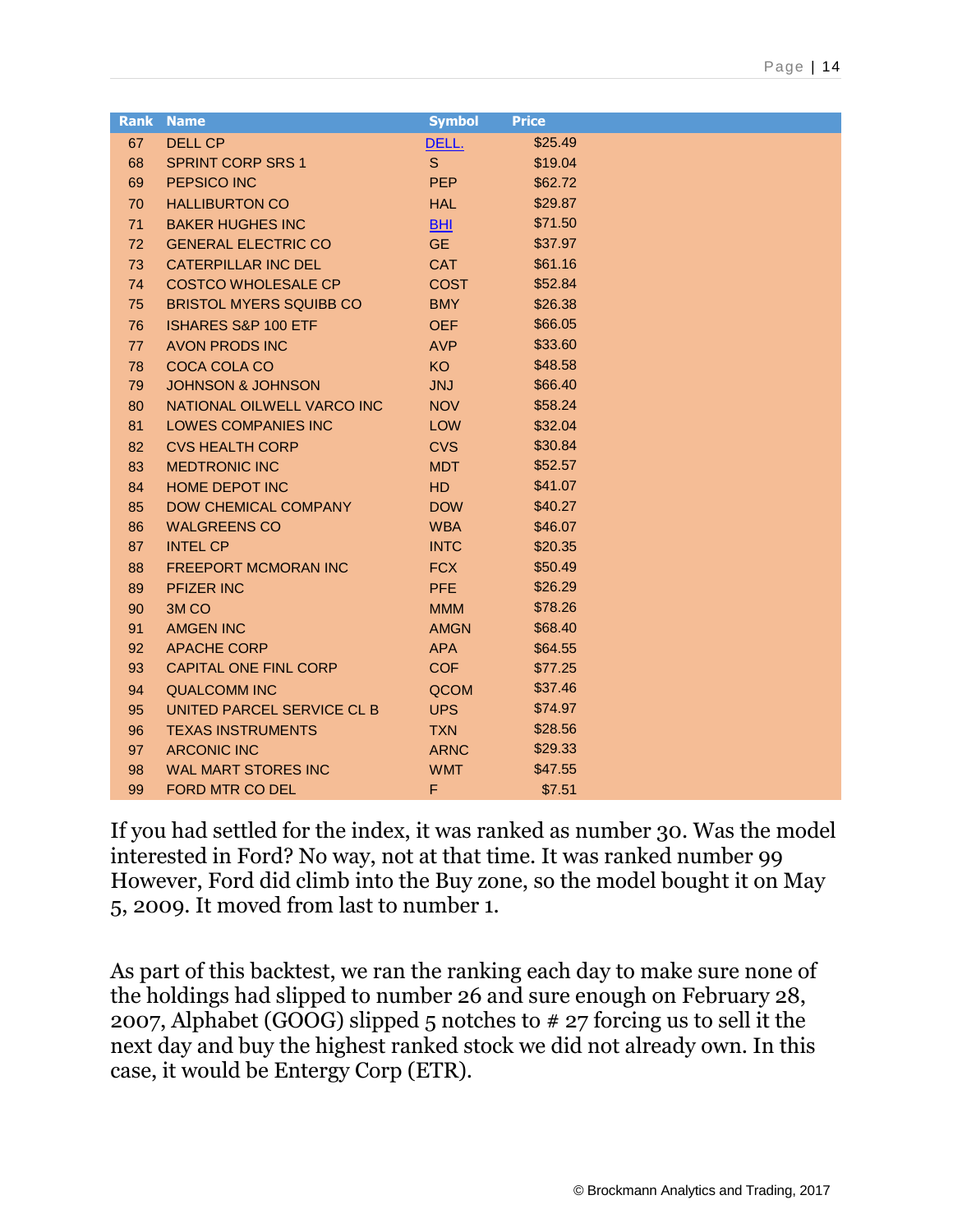Table 2 - Top 30 ranking of the S&P 100, February 28, 2007. Bolded stocks are owned by the model.

| <b>Rank</b>             | <b>Name</b>                     | <b>Symbol</b> | <b>Price</b> |
|-------------------------|---------------------------------|---------------|--------------|
| 1                       | <b>MASTERCARD</b>               | <b>MA</b>     | \$107.18     |
| $\overline{2}$          | <b>GOLDMAN SACHS GROUP INC</b>  | <b>GS</b>     | \$201.75     |
| 3                       | <b>MONSANTO CO</b>              | <b>MON</b>    | \$52.71      |
| $\overline{\mathbf{4}}$ | <b>LOCKHEED MARTIN CORP</b>     | <b>LMT</b>    | \$97.26      |
| 5                       | <b>HEWLETT PACKARD CO</b>       | <b>HPO</b>    | \$39.35      |
| $6\phantom{1}6$         | <b>ENTERGY CORP NEW</b>         | <b>ETR</b>    | \$98.75      |
| $\overline{7}$          | <b>AT&amp;T INC</b>             | T.            | \$36.80      |
| 8                       | <b>MCDONALDS CORP</b>           | <b>MCD</b>    | \$43.69      |
| $9^{\circ}$             | <b>METLIFE INC</b>              | <b>MET</b>    | \$63.16      |
| 10                      | <b>CISCO SYSTEMS INC</b>        | <b>CSCO</b>   | \$25.94      |
| 11                      | <b>WEYERHAEUSER CO</b>          | <b>WY</b>     | \$85.91      |
| 12                      | <b>GENERAL DYNAMICS CORP</b>    | <b>GD</b>     | \$76.38      |
| 13                      | <b>BAXTER INTL INC</b>          | <b>BAX</b>    | \$50.01      |
| 14                      | <b>GILEAD SCIENCES INC</b>      | <b>GILD</b>   | \$71.56      |
| 15                      | <b>APPLE INC</b>                | <b>AAPL</b>   | \$84.61      |
| 16                      | <b>MORGAN STANLEY</b>           | <b>MS</b>     | \$74.92      |
| 17                      | <b>MERCK &amp; CO NEW</b>       | <b>MRK</b>    | \$44.15      |
| 18                      | <b>AMERICAN ELEC PWR INC</b>    | AEP           | \$44.90      |
| 19                      | <b>ALTRIA GROUP INC</b>         | <b>MO</b>     | \$84.28      |
| 20                      | <b>RAYTHEON CO</b>              | <b>RTN</b>    | \$53.55      |
| 21                      | <b>NIKE INC</b>                 | <b>NKE</b>    | \$104.47     |
| 22                      | <b>EXELON CORP</b>              | EXC.          | \$65.93      |
| 23                      | <b>BOEING CO</b>                | <b>BA</b>     | \$87.26      |
| 24                      | <b>JP MORGAN CHASE &amp; CO</b> | <b>JPM</b>    | \$49.39      |
| 25                      | <b>WILLIAMS COMPANIES INC</b>   | <b>WMB</b>    | \$26.97      |
| 26                      | THE WALT DISNEY CO              | DIS.          | \$34.25      |
| 27                      | <b>ALPHABET Inc.</b>            | <b>GOOG</b>   | \$449.45     |
| 28                      | <b>AVON PRODS INC</b>           | <b>AVP</b>    | \$36.66      |
| 29                      | <b>US BANCORP</b>               | <b>USB</b>    | \$35.66      |
| 30                      | <b>EXXON MOBIL CORP</b>         | <b>XOM</b>    | \$71.68      |

In table 2, you can see how the entire process is dynamic and responsive as things develop in the market. Ford? On this day it was ranked # 70. Still a long ways off from making it into the Buy zone. Note that over past 10 years of the model, Ford is both bought and sold a number of times. When a stock needs to go, it goes. If it starts to perform well again, it comes back in. It has no good or bad memories. They are just numbers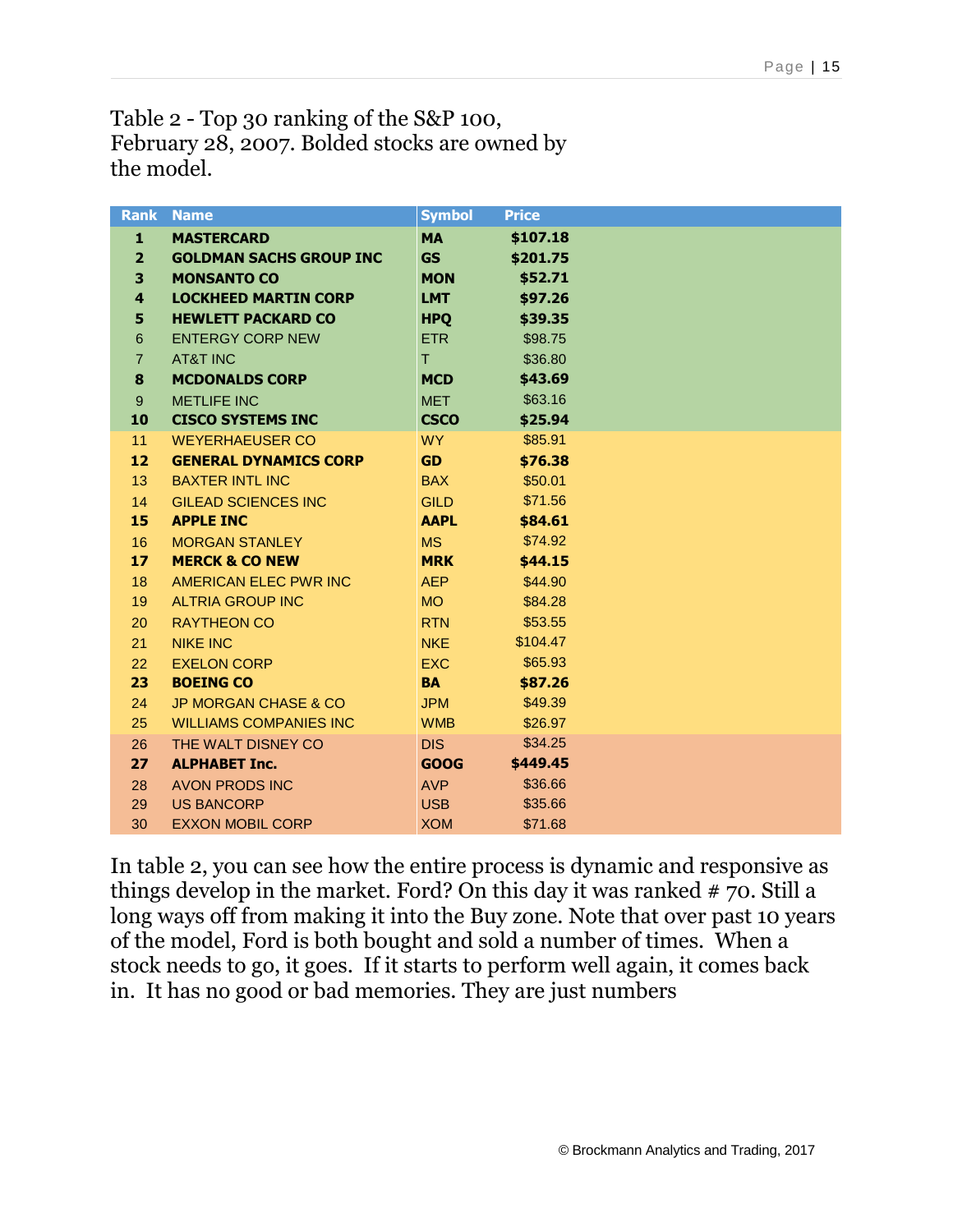Over the life of the backtest, there was an average of 27 transactions per year. So it might be reasonable to expect an average of one sell and the replacement buy each month. Sometimes there are long stretches of no activity. Like the stretch from December 2, 2016, to June 19, 2017. We just watch as the model grew 16.2% during that time.

#### *Summary of Results*

For the ten year test, we beat the index by 2.9 times. \$100,000.00 invested on January 3, 2007, using the Brockmann Method would be worth approximately \$498,527.63 as of October 27, 2017, before transaction fees.

As shown in table 3, the model beat the index 7 out of 10 years of the past decade. Not every time but definitely over time. Of course, past performance is no guarantee of future success, but in this case, the model performs way better than the index.



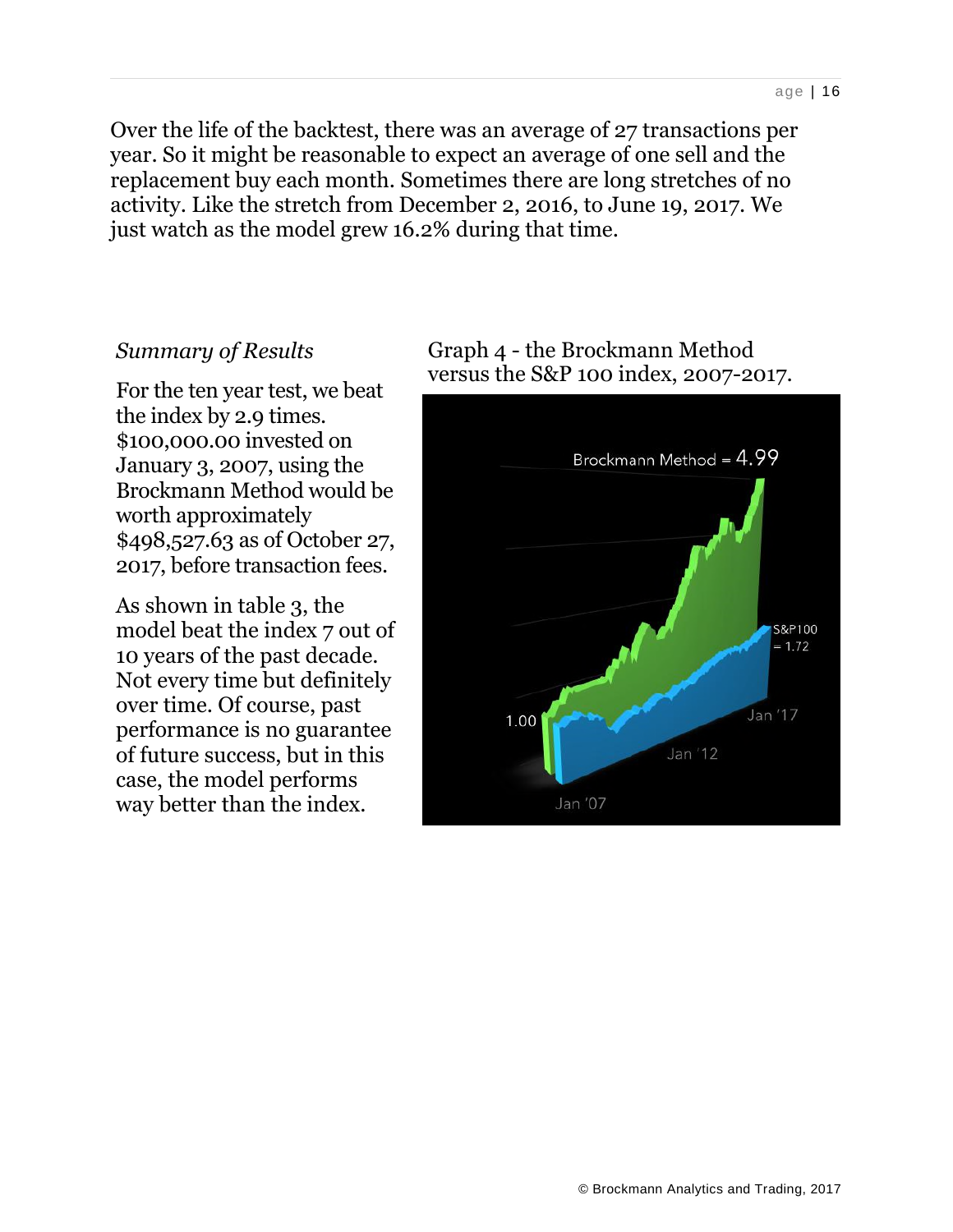# **Rules are Rules**

Yes, Rules are Rules, and they are meant to be followed. We follow them for a number of reasons. First of all, it takes the guesswork out of making decisions.

You want to be like a robot or a cyborg. You come across a situation, and you know exactly how to deal with it. If A; then you do B. End of story. No second guessing. No should I wait a little longer?

When I was with the firm, I had a lot more time on my hand than my colleagues. I would take the pile of research reports that had accumulated on my desk and go around to the rookies and hand out to them.

They were astonished that I didn't want them and couldn't get their heads around the fact that I didn't read them either. In fact, the last economic or research piece I read was in 2012. It was the monthly piece from the research department that was maybe 6 to 8 pages or so. It had a leadoff article from the head of research then a piece on bonds and interest rates and later on the stock of the month so to speak and a discussion on maybe the strategy or model portfolio they were suggesting that clients follow.

Now this lead-off piece by the head of research was about value investing. In the last paragraph of this research piece, he concluded by saying that the value investor should be willing to wait up to 10 years for value to be realized. Upon reading that I spat out the coffee, I had just sipped. Ten years! Really. Give me a break. I don't know any investor let alone an advisor who would or could wait ten years for something to finally come to fruition.

Value investing is an investment strategy in which the analyst looks at a series of fundamental factors and makes a projection of the value of the stock. With this analysis they determine that the market has mispriced the stock and that when the market realizes it, investors will be rewarded when the stock rises to the level they've just calculated is the 'true' value of the stock.

James Osborne debunked this style best:

"*If you want to come to me and say "The intrinsic value of this stock is \$45... so it is a buy at \$30," my simple question is: why isn't the market willing to pay for those earnings today? Ultimately, intrinsic value is decided by the market. It is an odd bit of dissonance to state that today the market is wrong about a stock's "intrinsic value" but to expect the market to get things "right" sometime in the future."*

Then one morning the analyst that covered a particular stock was pounding the table that you had to buy this stock today because tomorrow they are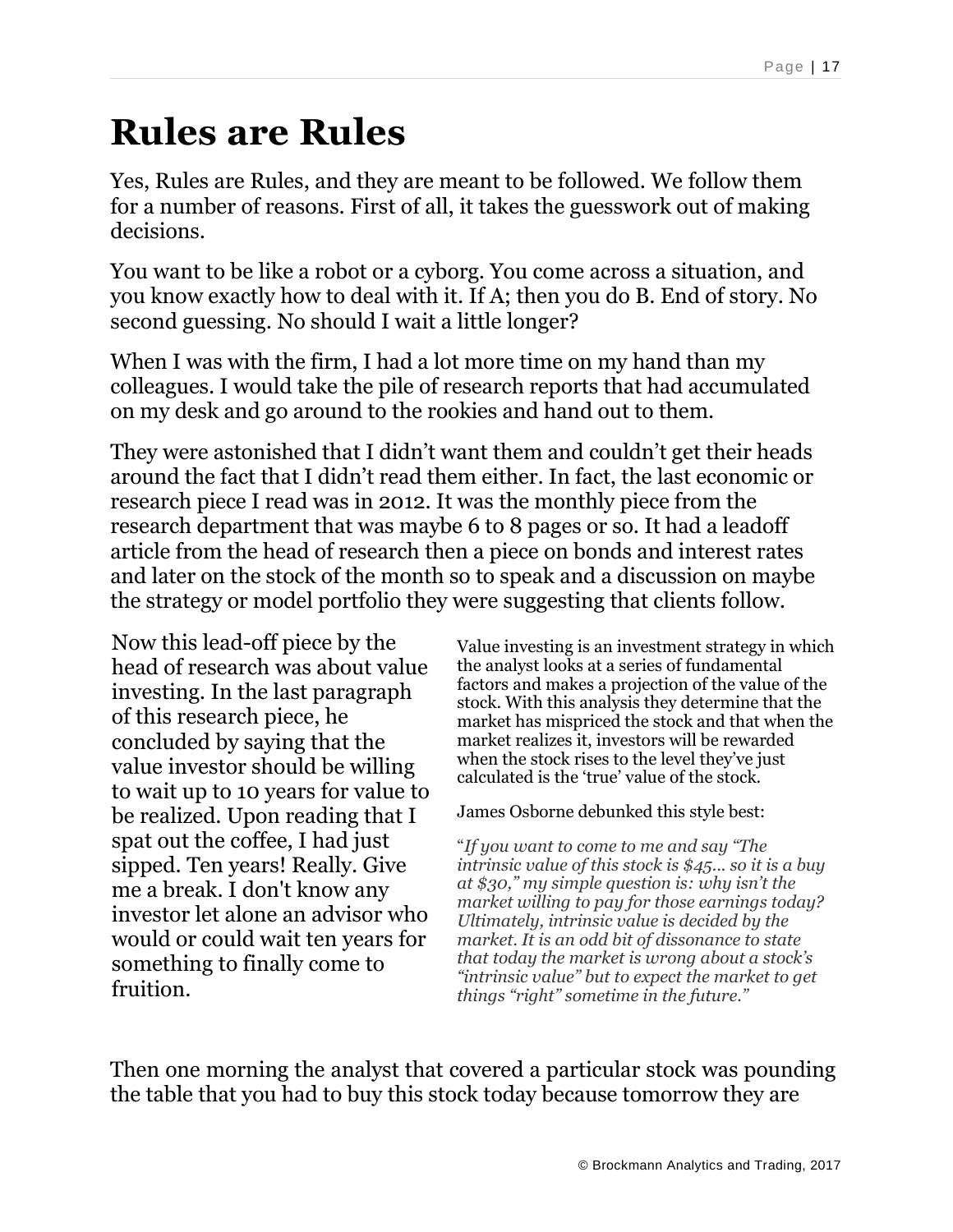reporting quarterly earnings and they were going to be a blowout. Buy them and buy them now he said. I looked at the chart, and the market was saying it wasn't sure about that. It had drifted lower and was sitting around the \$23 area. I called my client and sent him the full report but said I didn't want to buy it. I told him that I thought the analyst was dead wrong. So we sat it out. I did sweat out the earnings call, and he was right; the earning were a blowout, BUT THE

STOCK OPENED DOWN 15%.

We have just to let the method do its job.

On the evening of Friday, October 20, 2017, I ranked the S&P 100. I noticed that Priceline had fallen from the Don't Buy More zone past the Sell Threshold.

The Method says that if a stock falls from the Buy or Don't Buy More Zone past the Sell Threshold

Graph 5 - Point and Figure chart of Priceline (PCLN) October 20, 2017.



(position 25), sell it and with the proceeds buy the highest ranked stock you don't already own. Simple. Don't over think it, just do it.

Now if we have a look at the individual stock itself it doesn't look too bad. It had been on a sharp rise since January of 2017 and had run into resistance in May-June. It bounced around for the summer making a run to new highs in August but slammed into selling pressure. At the beginning of October it looked like it was going to challenge the high in August BUT on a relative basis other stocks were performing better, and it pushed Priceline lower in our rankings so it had to go and something else came in. No emotions, just act.

So I called my brother Peter and told him what had happened and suggested selling it on the open on Monday and with the proceeds buy PayPal and we did. On Monday morning the stock opened at \$1950.00. I happened to enter my trade a few minutes later and got a fill at \$1954.825.